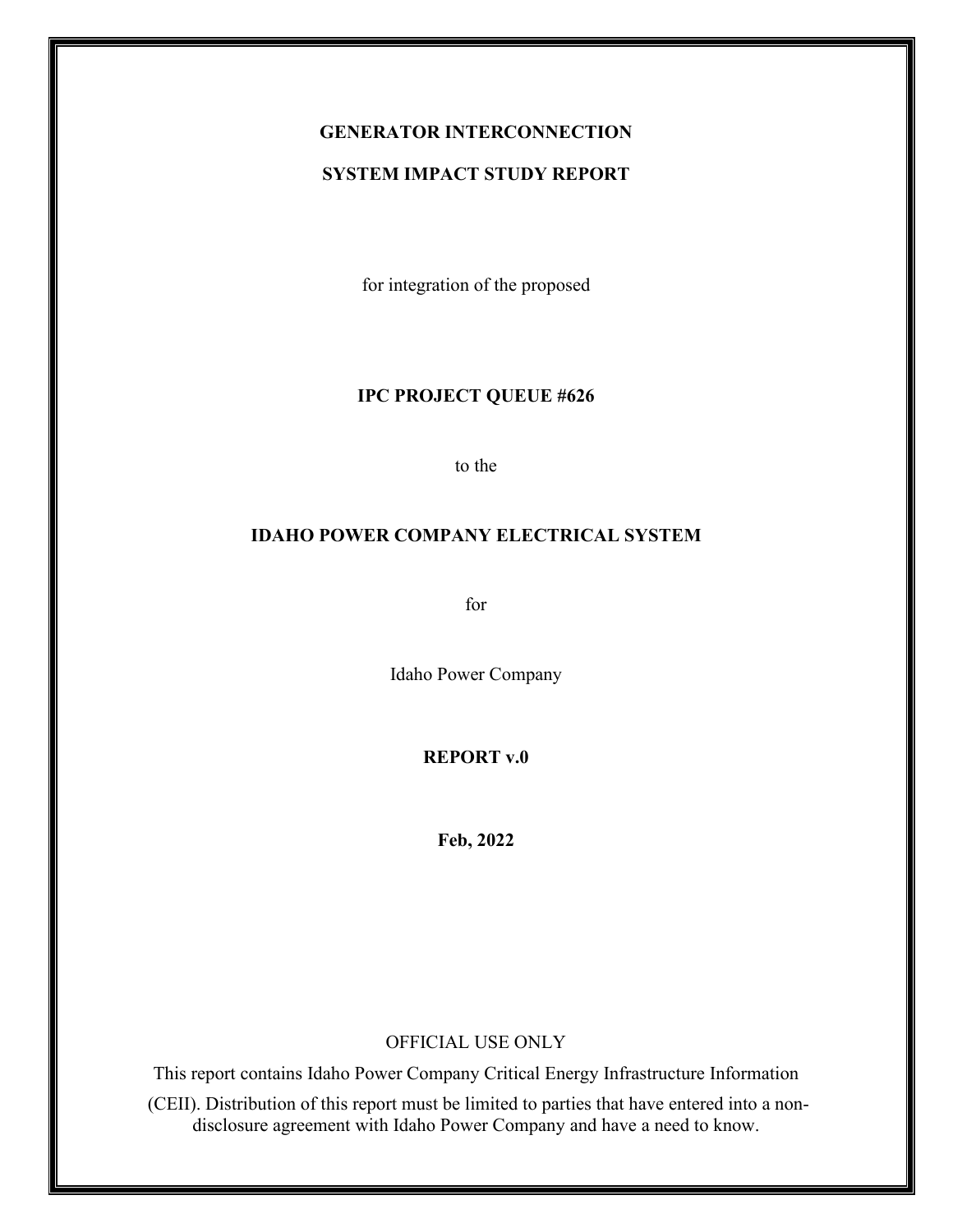## **Revision History**

| Date      | <b>Revision</b>   Initials |            | <b>Summary of Changes</b>       |
|-----------|----------------------------|------------|---------------------------------|
| 2/15/2022 |                            | <b>KLH</b> | SIS GI $#626 -$ Original issue. |

Project

System Impact Study Report i

OFFICIAL USE ONLY

This report contains Idaho Power Company Critical Energy Infrastructure Information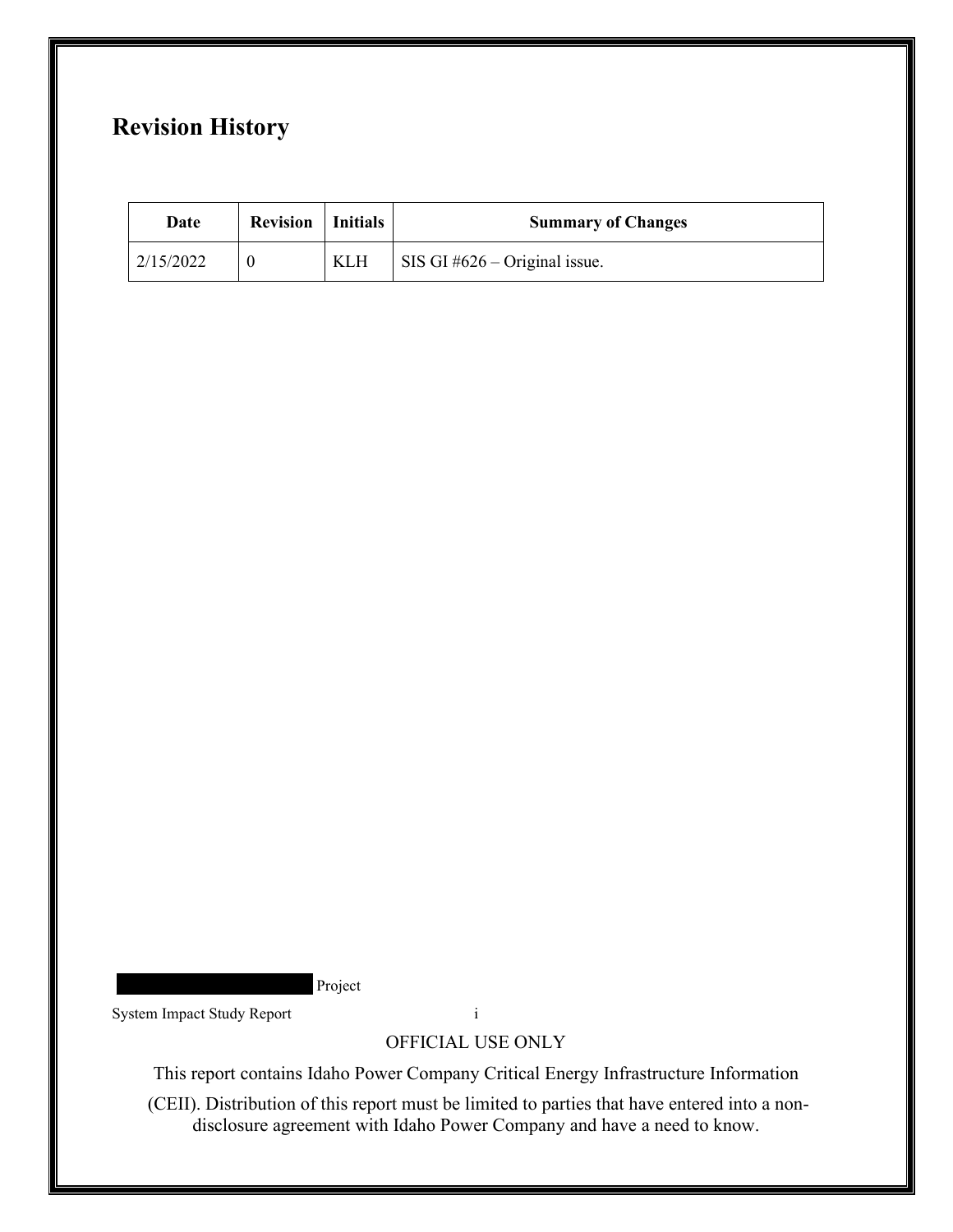## **Table of Contents**

| 1.0                                                                             |  |  |  |  |
|---------------------------------------------------------------------------------|--|--|--|--|
| 2.0                                                                             |  |  |  |  |
| 3.0                                                                             |  |  |  |  |
| 4.0                                                                             |  |  |  |  |
| 5.0                                                                             |  |  |  |  |
| 6.0                                                                             |  |  |  |  |
| 7.0                                                                             |  |  |  |  |
| 9.0                                                                             |  |  |  |  |
| 10.0                                                                            |  |  |  |  |
| 11.0                                                                            |  |  |  |  |
| 12.0                                                                            |  |  |  |  |
| 13.0                                                                            |  |  |  |  |
|                                                                                 |  |  |  |  |
| $A-1.0$                                                                         |  |  |  |  |
| $A-2.0$                                                                         |  |  |  |  |
| $A - 3.0$                                                                       |  |  |  |  |
| $A-4.0$                                                                         |  |  |  |  |
| WECC Coordinated Off-Nominal Frequency Load Shedding and Restoration<br>$A-5.0$ |  |  |  |  |
|                                                                                 |  |  |  |  |

Project

System Impact Study Report ii

OFFICIAL USE ONLY

This report contains Idaho Power Company Critical Energy Infrastructure Information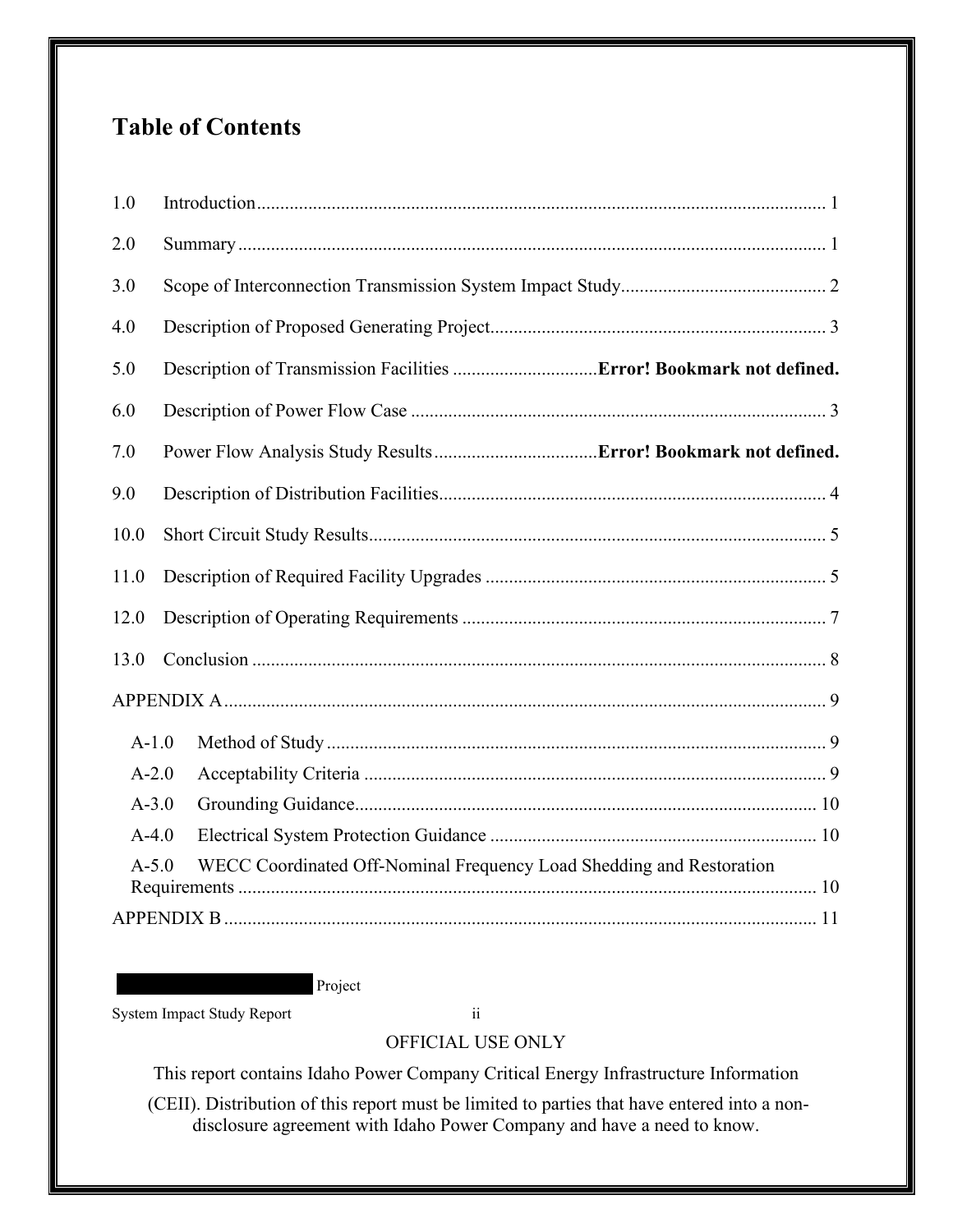## **List of Tables**

## **List of Figures**

| Figure 2: $\vert$ |                                                                            |  |
|-------------------|----------------------------------------------------------------------------|--|
|                   | Figure 3: ELMR Single Line (BESS Connection/Auxiliary Power Connection) 11 |  |
| Figure 4:         |                                                                            |  |

Project

System Impact Study Report iii

OFFICIAL USE ONLY

This report contains Idaho Power Company Critical Energy Infrastructure Information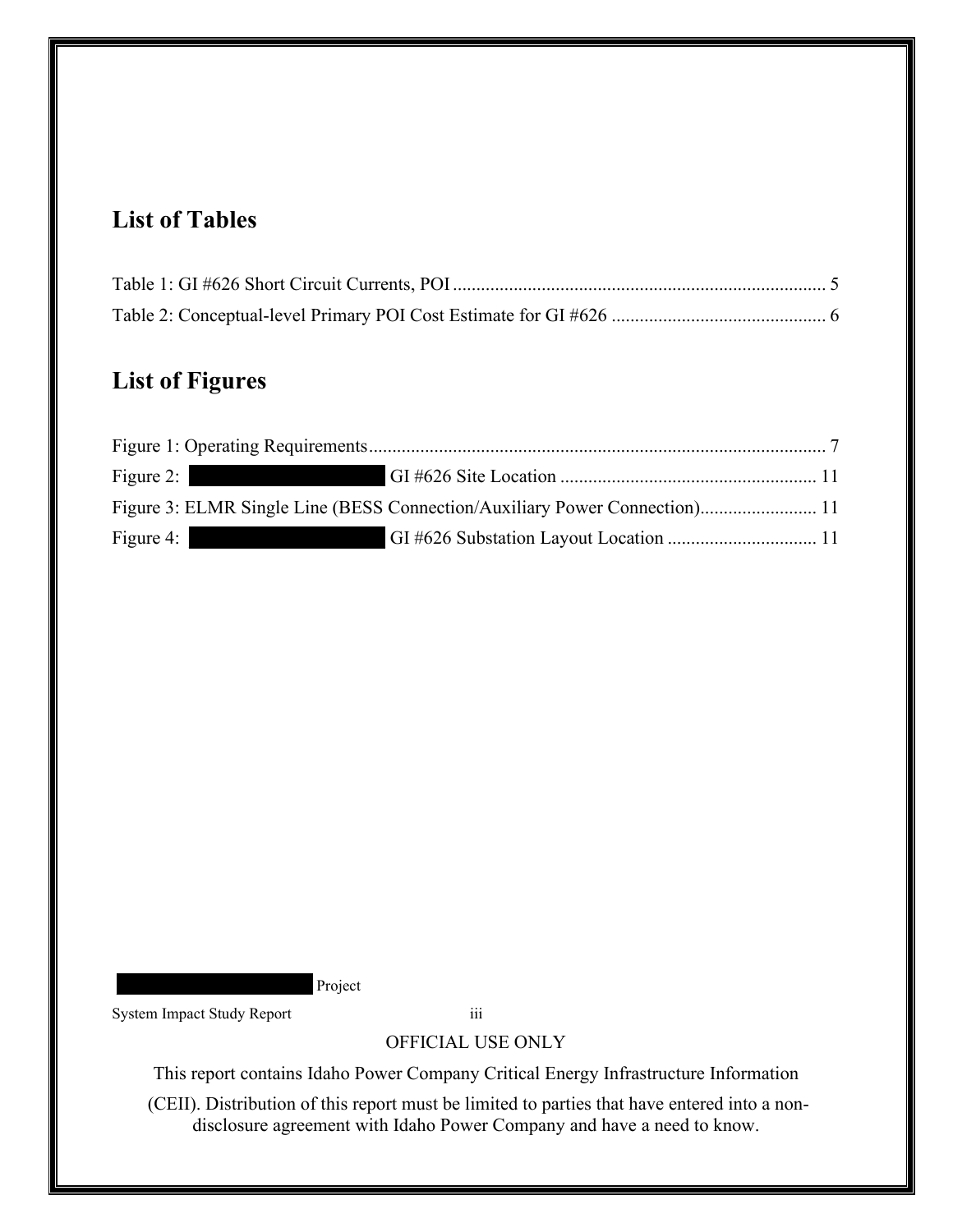## <span id="page-4-0"></span>**1.0 Introduction**

Idaho Power Company – Power Supply has contracted with Idaho Power Company (IPC) to perform a Generator Interconnection System Impact Study for the integration of the proposed 4.0<br>MW project (the Project). The Project is located in IPC's Capital.

| TAT A A            |               | $\mathbf{p}$ of the Follow, the Flore is located in H $\in$ s Capital |
|--------------------|---------------|-----------------------------------------------------------------------|
| Region at Latitude | and Longitude | 1N                                                                    |
| Township           | Range         | Section                                                               |
|                    |               | in Elmore County, Idaho (See Figure 2, Figure 3, Figure 4, and Figure |

[5](#page-14-3) in Appendix B). The Project is Generation Interconnect queue number 626 (GI #626).

The Project has applied to connect to the IPC distribution system for an injection of 4.0 MW at a single Point of Interconnection (POI) at a **a** distribution voltage level. The POI is located at the Elmore (ELMR) substation at Latitude **Elmore** and Longitude  $\mathcal{L}_\text{max}$  and  $\mathcal{L}_\text{max}$  and  $\mathcal{L}_\text{max}$ 

This report documents the basis for and the results of this system impact study for the GI #626 Generation Interconnection Customer. The report describes the proposed project, the determination of project interconnection feasibility and estimated costs for integration of the Project to the Idaho Power System. This report satisfies the feasibility study requirements of the Idaho Power Tariff.

### <span id="page-4-1"></span>**2.0 Summary**

The system impact of interconnecting the 4.0 MW Project to IPC's ELMR substation was evaluated.

The will connect to the ELMR bus in the ELMR Substation.

The preliminary power flow analysis indicated that interconnecting the

Project to the ELMR Substation will not adversely impact the IPC system with the upgrades detailed in this report. Additionally, Operating Requirements will require the generator to provide leading and lagging reactive power as detailed in section 12.0 of this report.

The Project will be required to control voltage in accordance with a voltage schedule as provided by Idaho Power Grid Operations.

Generator interconnection service, either as an Energy Resource or a Network Resource, does not in any way convey any right to deliver electricity to any specific customer or point of delivery.

The total preliminary cost estimate to interconnect the **Exercise 2** project to the primary POI at Latitude  $\Box$  and Longitude  $\Box$  at  $\Box$  at the ELMR substation is \$1,328,517 and includes the following tasks:

Project

System Impact Study Report 1

## OFFICIAL USE ONLY

This report contains Idaho Power Company Critical Energy Infrastructure Information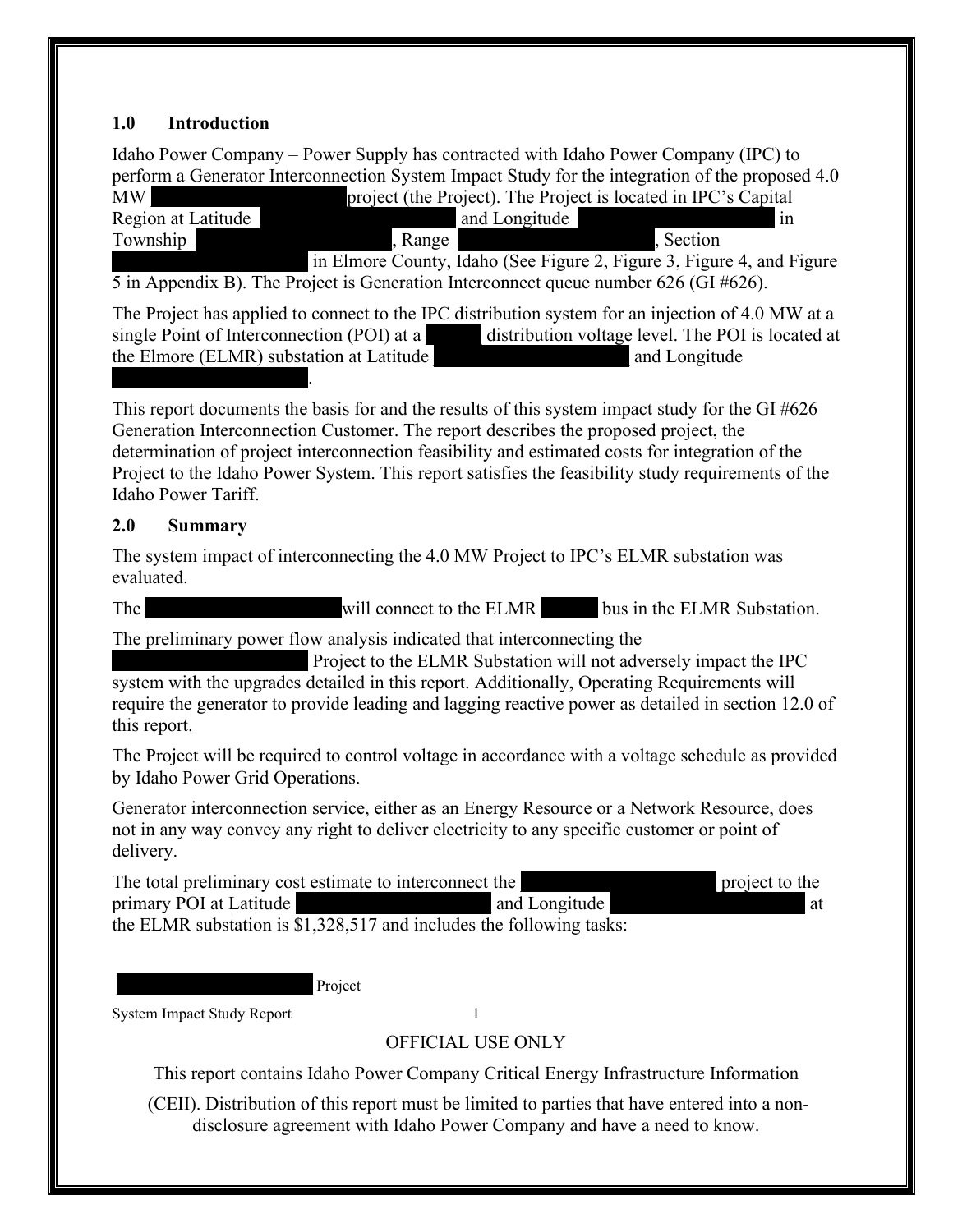- Substation Upgrades:
	- $\circ$  Two 150 kVA axillary power transformer<br>  $\circ$  Install a
		- generation interconnection package at the POI
			- This includes a **Breaker**, SEL-421 protective relay, which requires 3-phase PTs, 3-phase CTs, and remote connectivity
	- o Install new load tap changer (LTC) controls on the substation transformer for generation reverse power flow.
	- o Extension of existing Yard Fence to encompass new facilities.
	- o Installation of concrete pads for BESS equipment and axillary power transformers.

The cost estimate includes direct equipment and installation labor costs, indirect labor costs and general overheads. These are cost estimates only and final charges to the customer will be based on the actual construction costs incurred. It should be noted that the preliminary cost estimates do not include the cost of the customer's owned equipment to construct the generation site or required communication circuits.

## <span id="page-5-0"></span>**3.0 Scope of Interconnection Transmission System Impact Study**

The Interconnection Transmission System Impact Study was completed, in accordance with Idaho Power Company Standard Generator Interconnection Procedures, to provide an evaluation of the system impacts of the interconnection of the proposed generating Project to the Idaho Power system. As listed in the Interconnection Transmission System Impact Study agreement, the Interconnection Transmission System Impact Study report provides the following information:

- identification of additional transformer load tap changer operations, voltage fluctuations (flicker) and additional feeder losses.
- identification of required reactive power support.
- identification of islanding conditions.
- identification of any circuit breaker short circuit capability limits exceeded as a result of the interconnection.
- identification of any thermal overload or voltage limit violations resulting from the interconnection.
- description and non-binding estimated cost of facilities required to interconnect the Small Generating Facility to the IPC System and to address the identified short circuit and power flow issues.

Project

System Impact Study Report 2

## OFFICIAL USE ONLY

This report contains Idaho Power Company Critical Energy Infrastructure Information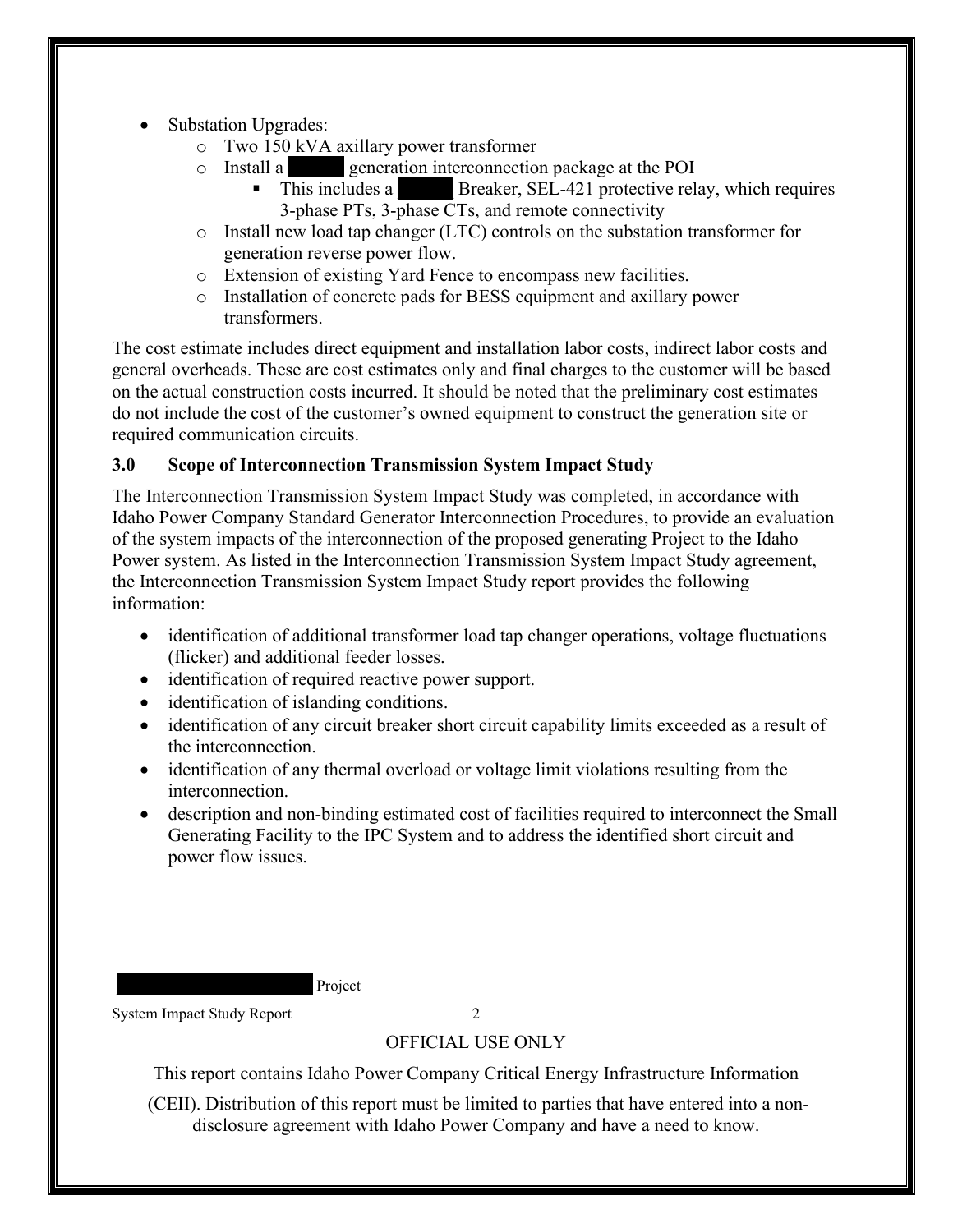All other proposed generation Projects prior to this Project in the Generator Interconnect queue were considered in this study. A current list of these Projects can be found in the Generation Interconnection folder located on the Idaho Power web site at the link shown below:

## **<http://www.oatioasis.com/ipco/index.html>**.

### <span id="page-6-0"></span>**4.0 Description of Proposed Generating Project**

The Project GI #626 consists of a single POI with two (2) 2.0MW BESS inverter and has requested to connect to Idaho Power's substation bus. The Project GI #626 requested that 4.0 MW total injection at the POI be studied.

## <span id="page-6-1"></span>**5.0 Description of Transmission Facilities**

The Project, GI #626, is in IPCO's Capital load serving area with the POI on the distribution system at the Elmore Substation. The Elmore Substation is fed by two 138 kV transmission lines.

## **6.0 Description of Power Flow Case**

This study utilized the WECC approved 22HS2 case as the starting point for the power flow case. For the purposes of transmission system impacts, the Project was modeled on the 138 kV bus at Elmore Substation as an Energy Resource Interconnection Service. Senior GI queue projects were modeled at their rated capacity.

The power flow case was used to study the impact to the local transmission system. The limits used for this analysis are as follows:

- 1. Voltage magnitude during normal operating steady-state must remain between 0.93 per unit and 1.05 per unit. If the post-transient voltage deviates from this range during N-1 conditions and an operating procedure can be taken to return the voltage to the required range without creating a four-terminal line, then network upgrades are not required.
- 2. Line loading must be less than 100% of line rating during normal steady-state operation. Steady-state line loading above 100% requires network upgrades.
- 3. Post-transient line overloading that does not exceed the emergency line rating resulting from an N-1 contingency is acceptable if an operating procedure can be taken to reduce the line loading below 100% without creating a four-terminal line.
- 4. Post-transient line loading above the emergency line rating resulting from an N-1 contingency requires network upgrades.

## **7.0 Power Flow Analysis Study Results**

Energy Resource Interconnection Service allows the Interconnection Customer to connect its Generating Facility to a Transmission Provider's transmission system and to be eligible to deliver electric output using firm or non-firm transmission capacity on an as available basis.

Project

System Impact Study Report 3

## OFFICIAL USE ONLY

This report contains Idaho Power Company Critical Energy Infrastructure Information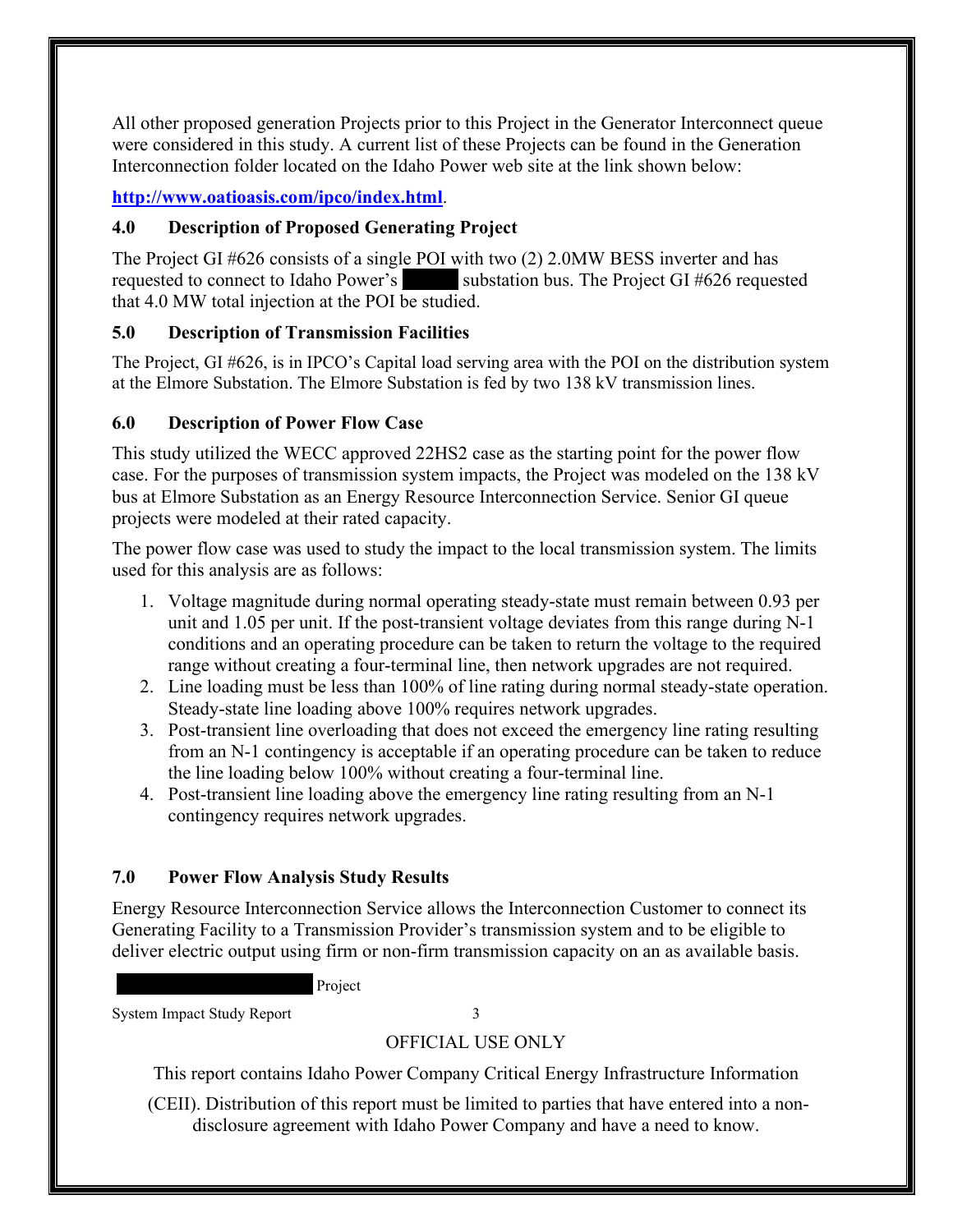Results from the studies performed indicate the addition of The Project will not result in contingency violations impacting either transmission path or any local transmission system elements.

## **8.0 Description of Substation Facilities**

Idaho Power's ELMR Substation is in Elmore County, Idaho. ELMR Substation is fed by a 138 kV transmission line. The substation transformer, ELMR T-133, is a three-phase 138delta wye-grounded transformer rated for 24 MVA. ELMR T-133 currently serves two distribution feeders: **and** 

## <span id="page-7-0"></span>**9.0 Description of Distribution Facilities**

The Project was studied with a connection to ELMR Substation bus. This is a groundedwye bus operating at The Project must have a grounded-wye transformer connection on the IPC side, as well as a delta connection on the Project side of the transformer.

Refer to Appendix A, Section 3, for additional grounding requirements.

Project

System Impact Study Report 4

## OFFICIAL USE ONLY

This report contains Idaho Power Company Critical Energy Infrastructure Information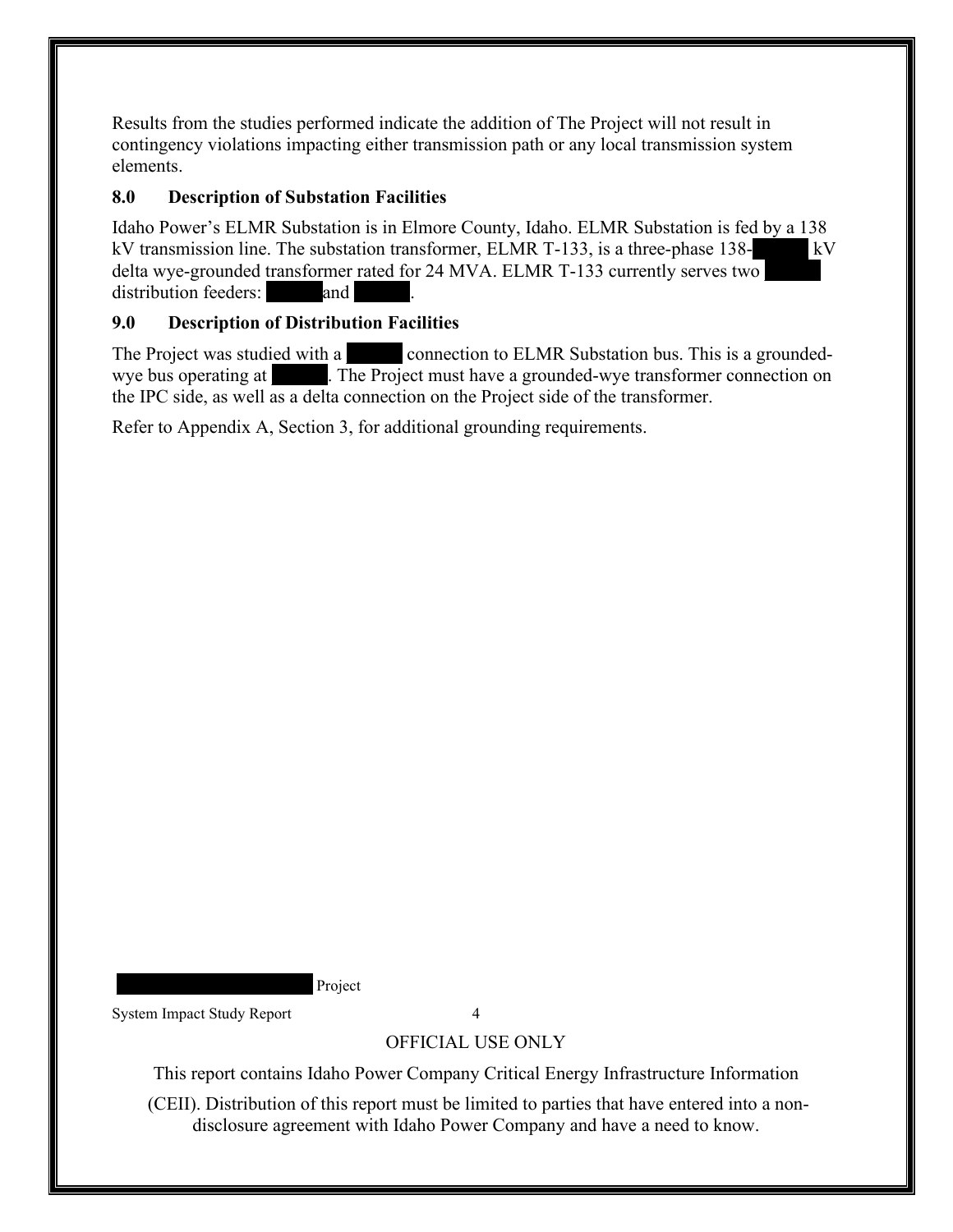#### <span id="page-8-0"></span>**10.0 Short Circuit Study Results**

| <b>BUS</b><br><b>Fault Study: ELMR</b> |                   |        |        |        |
|----------------------------------------|-------------------|--------|--------|--------|
| Configuration                          | <b>SLG</b><br>(A) | 3I0(A) | LTL(A) | 3PH(A) |
| <b>Existing System</b>                 | 3352.7            | 3352.7 | 2712.5 | 3195.2 |
| <b>Add 4MW BESS</b>                    | 4174.4            | 4174.4 | 3387.9 | 3975.3 |

### TPH X/R: 18.552 SLG X/R: 17.737

\*NOTE: All ELMR feeder breakers are rated at 22kA interrupt. Addition of 4MW of BESS to bus does not exceed breaker ratings.

<span id="page-8-2"></span>Table 1: GI #626 Short Circuit Currents, POI

The fault current contribution from the BESS does not exceed any circuit breaker rating.

### <span id="page-8-1"></span>**11.0 Description of Required Facility Upgrades**

The following upgrades will be required to IPC-owned facilities to facilitate the interconnection of GI  $#626$ :

- Substation Upgrades:
	- $\circ$  Two 150 kVA axillary power transformer<br>  $\circ$  Install a generation interconnection
	- generation interconnection package at the POI
		- This includes an SEL-421 protective relay, which requires 3-phase PTs, 3phase CTs, addition of circuit breaker, and remote connectivity
	- o Install new load tap changer (LTC) controls on the substation transformer for generation reverse power flow.
	- o Extension of existing Yard Fence to encompass new facilities.
	- o Installation of concrete pads for BESS equipment and axillary power transformers.

See the conceptual-level cost estimate in Table 1.

Project

System Impact Study Report 5

## OFFICIAL USE ONLY

This report contains Idaho Power Company Critical Energy Infrastructure Information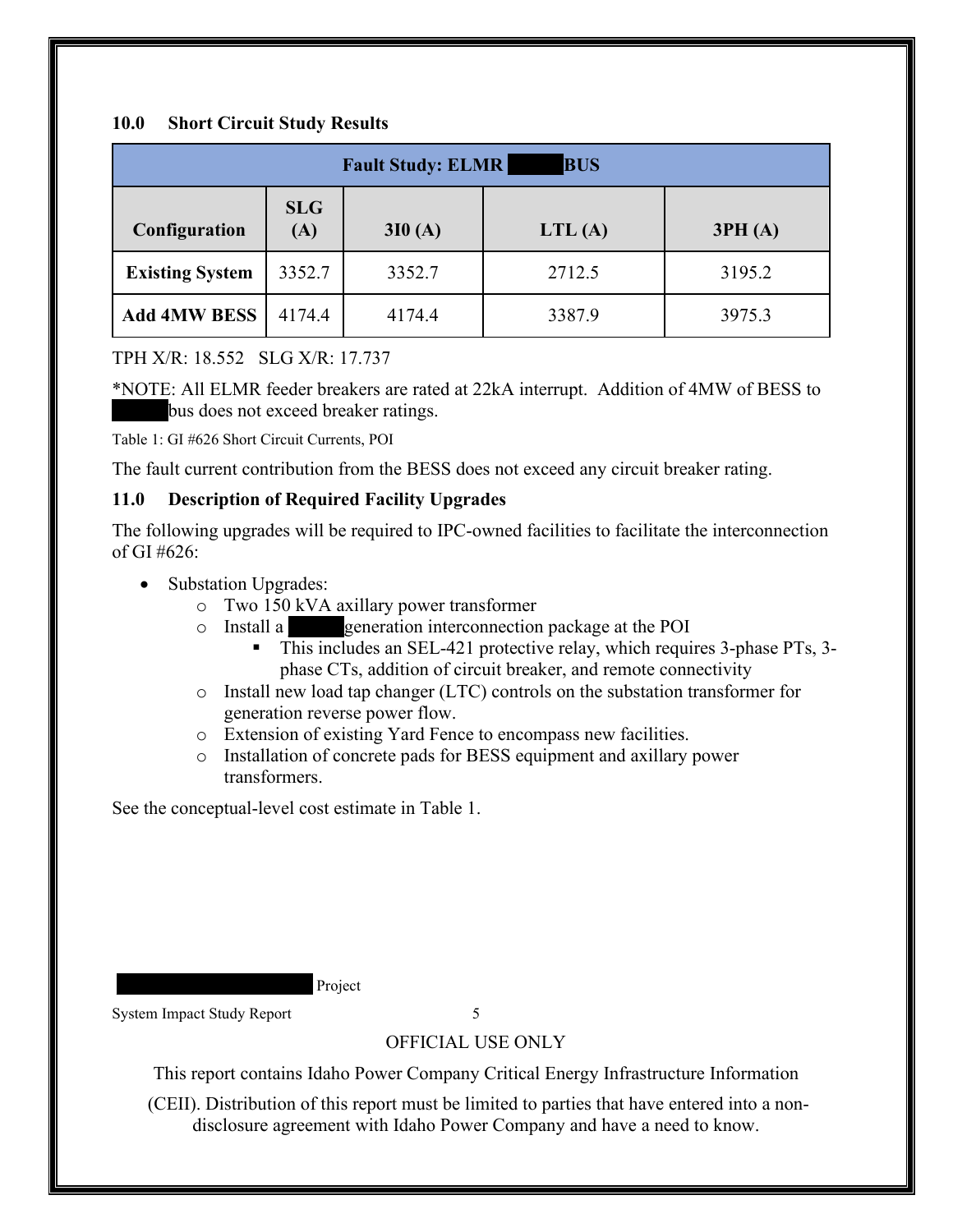| <b>Item of Work</b>                                               | <b>Estimate</b> |
|-------------------------------------------------------------------|-----------------|
| Substation, Generation interconnection, and<br>protection package | \$1,032,259     |
| Distribution upgrades                                             | \$0             |
| Transmission upgrades                                             | \$0             |
| Unloaded costs (1)                                                | \$1,032,259     |
| 20% Contingency                                                   | \$206,452       |
| Total unloaded costs                                              | \$1,238,711     |
| Overheads (2)                                                     | \$89,807        |
| Total Conceptual-level Cost Estimate in 2019 dollars (3)          | \$1,328,517     |

<span id="page-9-0"></span>Table 2: Conceptual-level Primary POI Cost Estimate for GI #626

(1) This cost estimate does not include any contingency to cover unknown events and occurrences or any changed circumstances. Idaho Power typically applies a contingency that ranges from 10-30% of the project cost, depending on the intricacies of the project and the status of the design, but no such amount is included in this cost estimate. Actual costs could deviate from the estimate.

(2) Overhead costs cover the indirect costs associated with the Project.

(3) This cost estimate includes direct equipment, material, labor, overheads, and contingency as shown.

- Note that this estimate does not include the cost of the customer's equipment/facilities.
- Note that the overhead rates are subject to change during the year.
- These are estimated costs only and final charges to the customer will be based on the actual construction costs incurred.
- These are non-binding conceptual level cost estimates that will be further refined upon the request and completion of Transmission and Distribution Facility Studies.

Project

System Impact Study Report 6

#### OFFICIAL USE ONLY

This report contains Idaho Power Company Critical Energy Infrastructure Information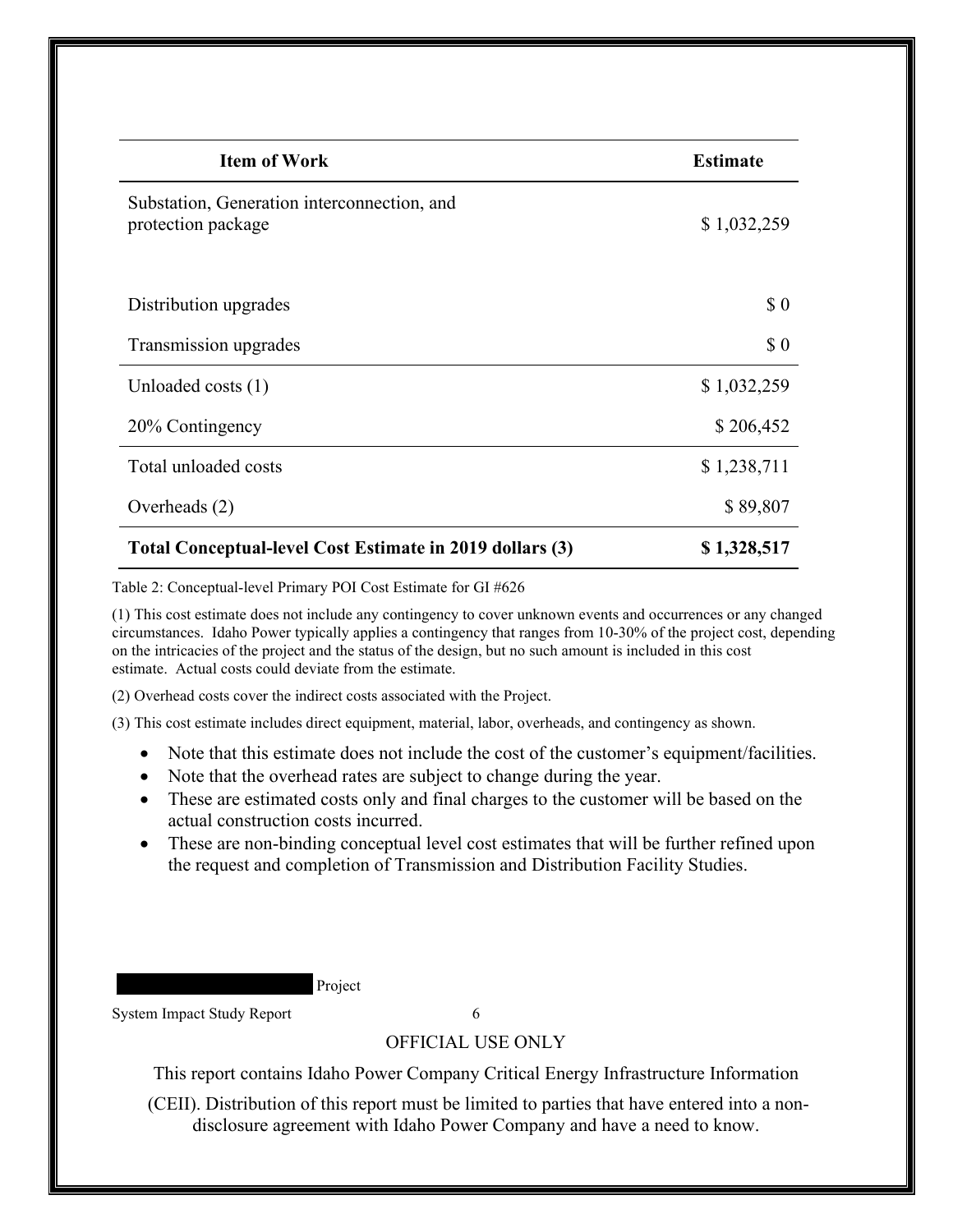#### <span id="page-10-0"></span>**12.0 Description of Operating Requirements**



**Figure 1: Operating Requirements**

<span id="page-10-1"></span>The Project shall be capable of operating in all four quadrants of the PQ plane. Figure 1 illustrates operating in the PQ plan with varying source voltage with  $Q(V)$  and  $P(V)$  functions enabled. The project shall be capable then of injecting reactive power (over-excited) equal to 1,760 kVAr and absorbing reactive power (under-excited) equal to 1,760 kVAr at all active power output between +/-100% of nameplate active power rating (whether charging or generating).

The Project will be required to control voltage in accordance with a voltage schedule and control charging in accordance with a load schedule as provided by Idaho Power Grid Operations.

Project

System Impact Study Report 7

OFFICIAL USE ONLY

This report contains Idaho Power Company Critical Energy Infrastructure Information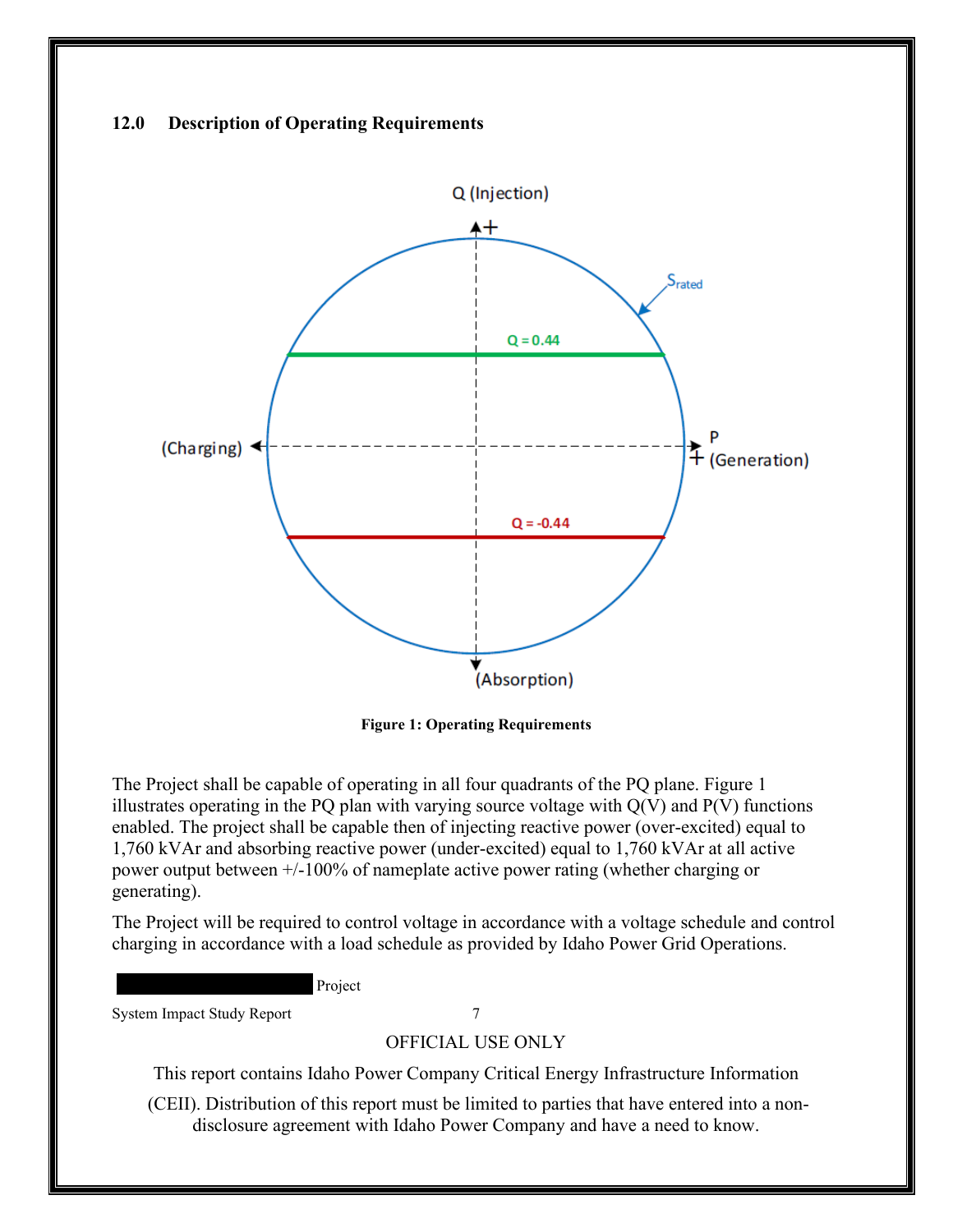Voltage flicker at startup and during operation will be limited to less than 5% as measured at the POI. The allowable voltage flicker limit is further reduced during operation due to multiple voltage fluctuations per hour or minute, per Idaho Power's T&D Advisory Information Manual.

The Project is required to comply with the applicable voltage fluctuation limits found in IEEE Standard 1453-2004 *IEEE Recommended Practice for Measurement and Limits of Voltage Fluctuations and Associated Light Flicker on AC Power Systems.* 

The Project is required to comply with the applicable Voltage and Current Distortion Limits found in IEEE Standard 519-2014 *IEEE Recommended Practices and Requirements for Harmonic Control in Electrical Power Systems*.

Additional operating requirements for the Project may be identified in the System Impact Study when it is performed.

### <span id="page-11-0"></span>**13.0 Conclusion**

The requested interconnection of the ELMR BESS Project, GI #626, to Idaho Power's system was studied. The Project will interconnect to ELMR Substation bus.

The results of this study confirm that  $GI \#626$ , will not adversely impact the IPC system with the upgrades detailed in this report. A generation interconnect package at the POI is required to integrate the 4.0 MW project. Operating Requirements will require the generator to provide leading and lagging reactive power as detailed in section 12.0 of this report.

All generation Projects in the area ahead of the Project in the IPC generation interconnection queue and their associated transmission system improvements were included in this study.

The estimated cost to interconnect GI #626 to the IPC system at the ELMR bus in the ELMR Substation POI considered in this study is approximately \$ 1,328,517.

Generator interconnection service, either as an Energy Resource or a Network Resource, does not in any way convey any right to deliver electricity to any specific customer or point of delivery.

Project

System Impact Study Report 8

## OFFICIAL USE ONLY

This report contains Idaho Power Company Critical Energy Infrastructure Information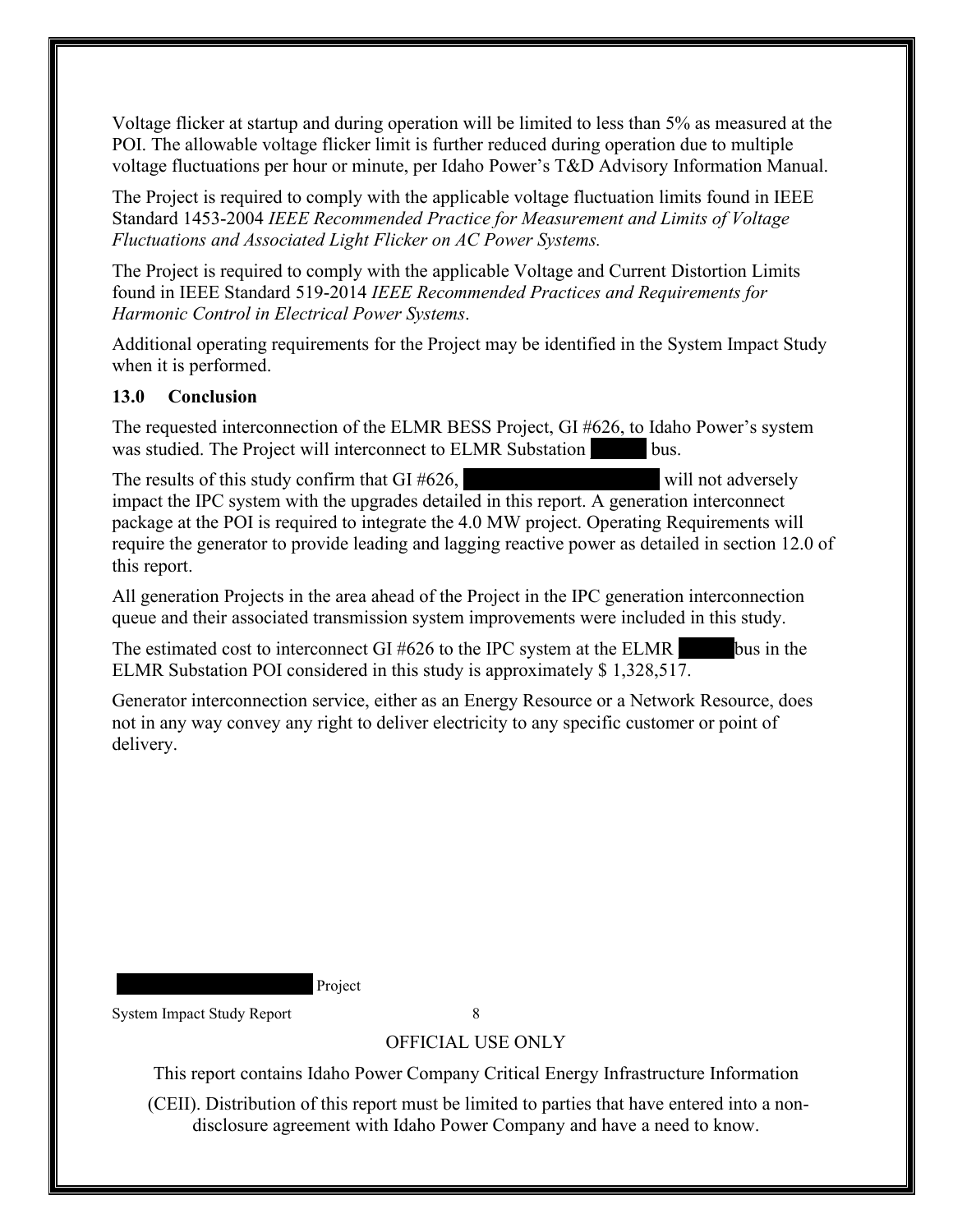#### **APPENDIX A**

#### <span id="page-12-1"></span><span id="page-12-0"></span>**A-1.0 Method of Study**

The Transmission System Impact Study plan inserts the Project up to the maximum requested injection into the selected Western Electricity Coordinating Council (WECC) power flow case and then, using Power World Simulator or GE's Positive Sequence Load Flow (PSLF) analysis tool, examines the impacts of the new resource on Idaho Power's transmission system (lines, transformers, etc.) within the study area under various operating and outage scenarios. The WECC and Idaho Power reliability criteria and Idaho Power operating procedures were used to determine the acceptability of the configurations considered. The WECC case is a recent case modified to simulate stressed but reasonable pre-contingency energy transfers utilizing the IPC system. For distribution feeder analysis, Idaho Power utilizes DNV·GL's Synergi Electric software.

#### <span id="page-12-2"></span>**A-2.0 Acceptability Criteria**

The following acceptability criteria were used in the power flow analysis to determine under which system configuration modifications may be required:

The continuous rating of equipment is assumed to be the normal thermal rating of the equipment. This rating will be as determined by the manufacturer of the equipment or as determined by Idaho Power. Less than or equal to 100% of continuous rating is acceptable.

Idaho Power's Voltage Operating Guidelines were used to determine voltage requirements on the system. This states that, in part, distribution voltages, under normal operating conditions, are to be maintained within plus or minus 5% (0.05 per unit) of nominal at each meter or POI on the feeder. Therefore, voltages greater than or equal to 0.95 pu voltage and less than or equal to 1.05 pu voltage are acceptable.

Voltage flicker during the starting or stopping of the generator will be limited to less than 5% as measured at the POI. Allowable voltage flicker limit is further reduced during operation due to multiple voltage fluctuations per hour or minute, per Idaho Power's T&D Advisory Information Manual.

Idaho Power's Reliability Criteria for System Planning was used to determine proper transmission system operation.

All customer generation must meet IEEE 519, IEEE1453, IEEE1547, and ANSI C84.1 Standards.

All other applicable national and Idaho Power standards and prudent utility practices were used to determine the acceptability of the configurations considered.

2.0 MW FILR BESS Project

System Impact Study Report 9

#### OFFICIAL USE ONLY

This report contains Idaho Power Company Critical Energy Infrastructure Information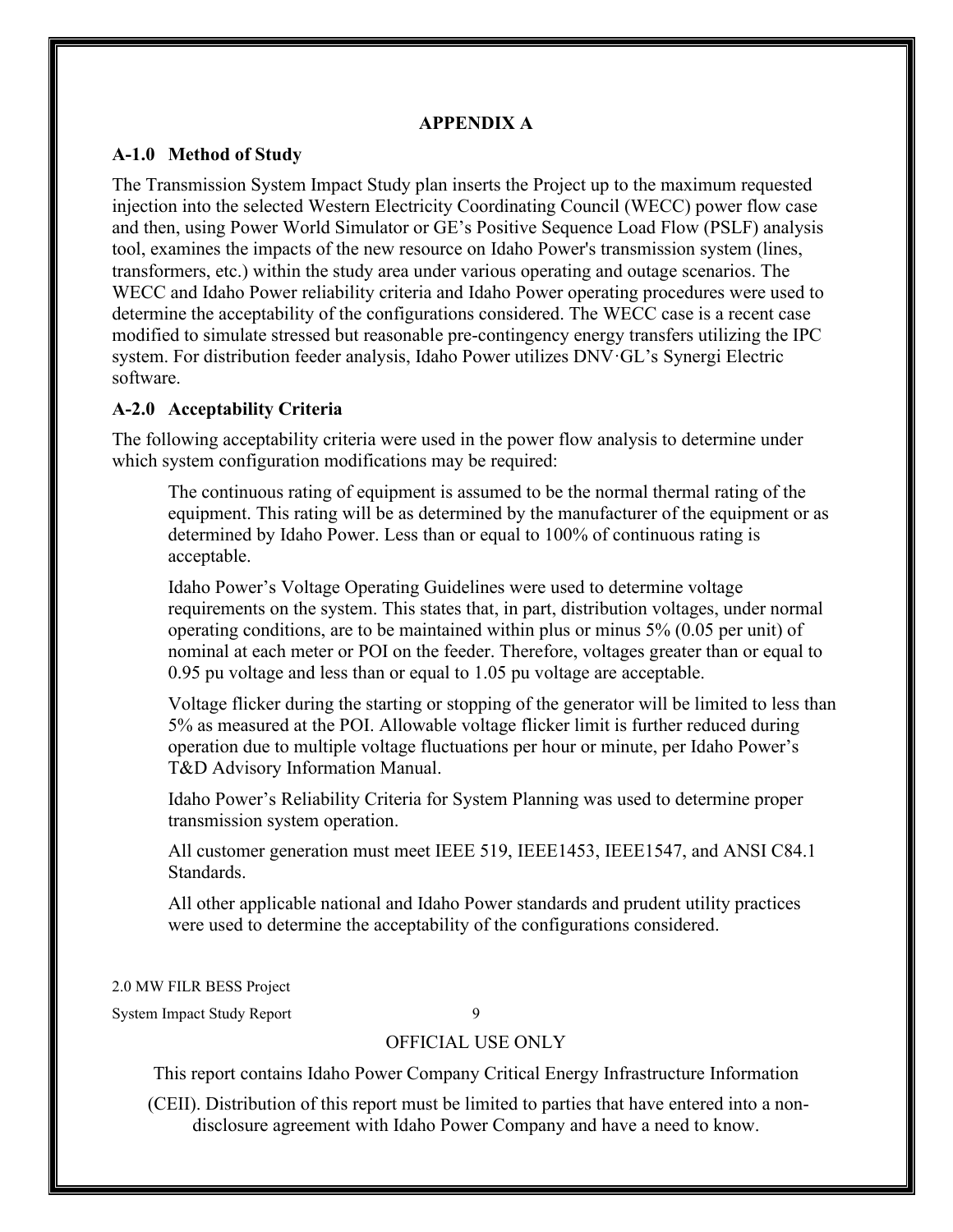The stable operation of the system requires an adequate supply of volt-amperes reactive (VARs) to maintain a stable voltage profile under both steady-state and dynamic system conditions. An inadequate supply of VARs will result in voltage decay or even collapse under the worst conditions.

Equipment/line/path ratings used will be those that are in use at the time of the study or that are represented by IPC upgrade Projects that are either currently under construction or whose budgets have been approved for construction in the near future. All other potential future ratings are outside the scope of this study. Future transmission changes may, however, affect current facility ratings used in the study.

## <span id="page-13-0"></span>**A-3.0 Grounding Guidance**

IPC requires interconnected transformers on the distribution system to limit their ground fault current to 20 amps at the Point of Interconnection.

## <span id="page-13-1"></span>**A-4.0 Electrical System Protection Guidance**

IPC requires electrical system protection per Requirements for Generation Interconnections found on the Idaho Power Web site,

#### <https://docs.idahopower.com/pdfs/BusinessToBusiness/FacConnReq.pdf>

#### <span id="page-13-2"></span>**A-5.0 WECC Coordinated Off-Nominal Frequency Load Shedding and Restoration Requirements**

IPC requires frequency operational limits to adhere to WECC Under-frequency and Overfrequency Limits per the WECC Coordinated Off-Nominal Frequency Load Shedding and Restoration Requirements available upon request.

Project

System Impact Study Report 10

## OFFICIAL USE ONLY

This report contains Idaho Power Company Critical Energy Infrastructure Information